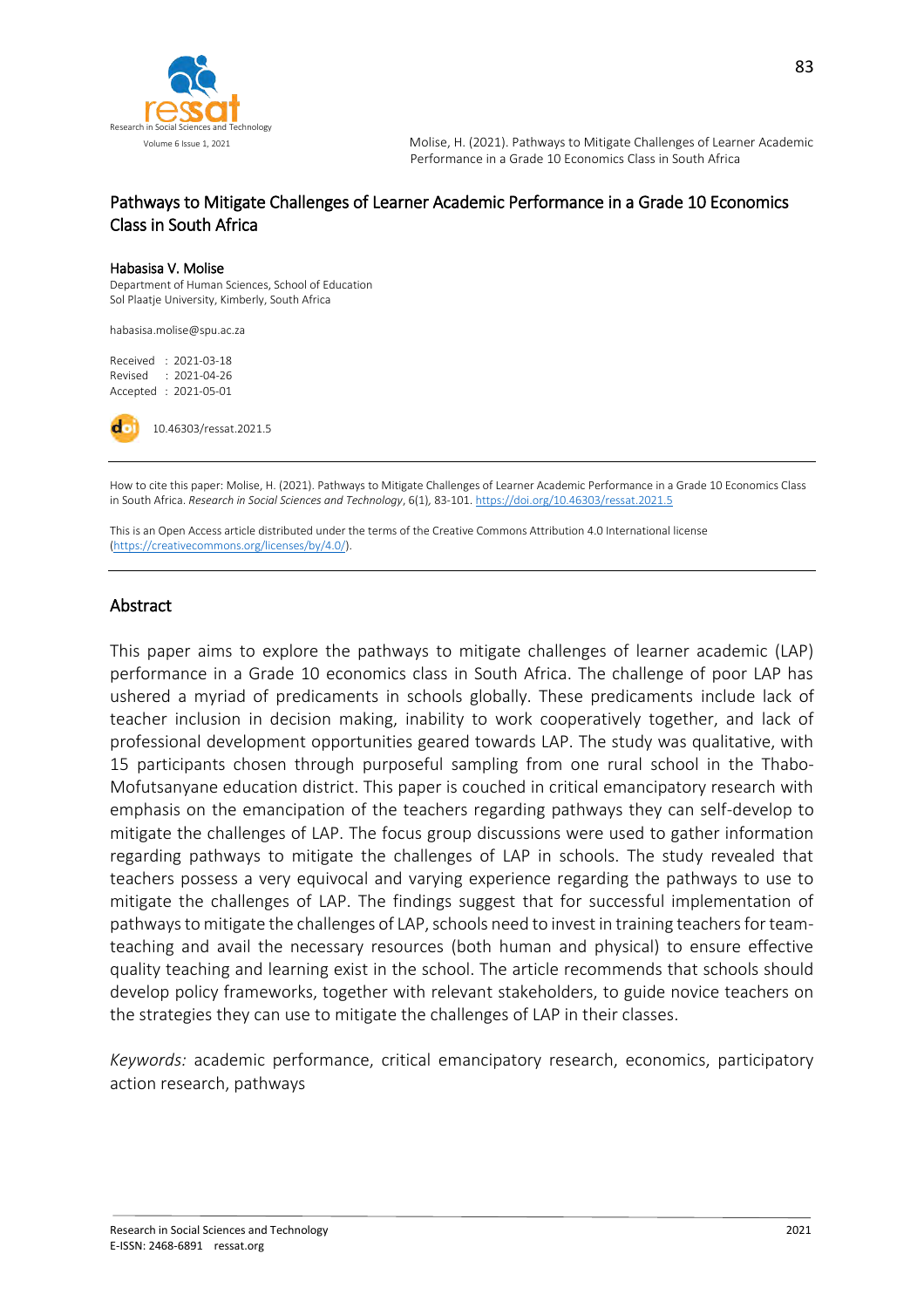

# Introduction

This paper aims to explore pathways to mitigate challenges of learner academic performance (LAP) in a Grade 10 economics class. The challenge of poor LAP has ushered a myriad of predicaments in schools globally (Asikhia, 2010; Trigueros, Aguilar-Parra, Lopez-Liria, Cangas, González & Álvarez, 2020; Bojuwoye, 2009). These predicaments include lack of teacher inclusion in decision making, inability to work cooperatively together, and lack of professional development opportunities geared towards LAP (Warman, 2021; Van Wyk & Alexander, 2010). Several studies confirm that most schools experience these predicaments (Hauge, 2019; Addow, Abubakar, & Abukar, 2013; Molise & Hlalele, 2014;). While such rhetoric may be rooted in the truth, other aspects are often forgotten in narratives about existing strategies (Risa & Pupung, 2019) used to deal with the problem of poor academic performance in economics classes, generally. This is informed by the lack of developing pathways proposed by teachers and learners to mitigate challenges of learner academic performance (Tondeur, Aesaert, Prestridge & Consuegra, 2018).

This study was conducted at one rural school in Thabo-Mofutsanyane Education District (TMED). The school was purposively selected because the author was working there as an economics teacher. The school had a total number of 390 learners who were schooling at that school. The author realized that the academic performance, especially by Grade 10 learners was not satisfactory, since a majority of the learners who were doing economics were not performing well academically. The author became worried about the situation and wanted to find out what could have been the challenges about learners' high failure rate in economics. What was more troubling, was the fact that parents were not coming to school when they were called to check their children's work, learners' absenteeism was very high, and teachers who were teaching economics were not motivated to teach the subject because they were claiming that it is difficult to them since they did not major in it. The workshops which were designed to professionally develop the teachers lacked capacitation about specific content changes which the teachers needed to be knowledgeable about and master. These changes led to teachers' frustration and burnout and left teachers having to battle with ways in which they can better teach the economics content. These challenges, motivated the author to conduct a study to explore the strategies the economics teachers can adopt to improve learner academic performance in Grade 10 economics class.

In a study on the benefits of group learning as a collaborative strategy in a diverse higher education context, the majority of the students reported having read wider and engaging deeper with the content as compared to their normal effort (Van Wyk & Haffejee, 2017). Another study was conducted based on economic games as strategies to involve learners and make the subject fun to the learners. Students indicated that the use of games was the catalyst for creating a dynamic, vibrant learning environment that was conducive to deepening and internalizing their conceptual knowledge (Koenane, 2018; Soltero Lopez & Lopez, 2020). From the above studies, it is evident that the authors used teaching strategies in their capacity to enhance learning in economics, but their approach seemed to romanticize it, they did not locate the issue within a theoretical framework (Dube & Hlalele, 2018). The author acknowledges that there are many ways to conceptualize some suitable pathways to deal with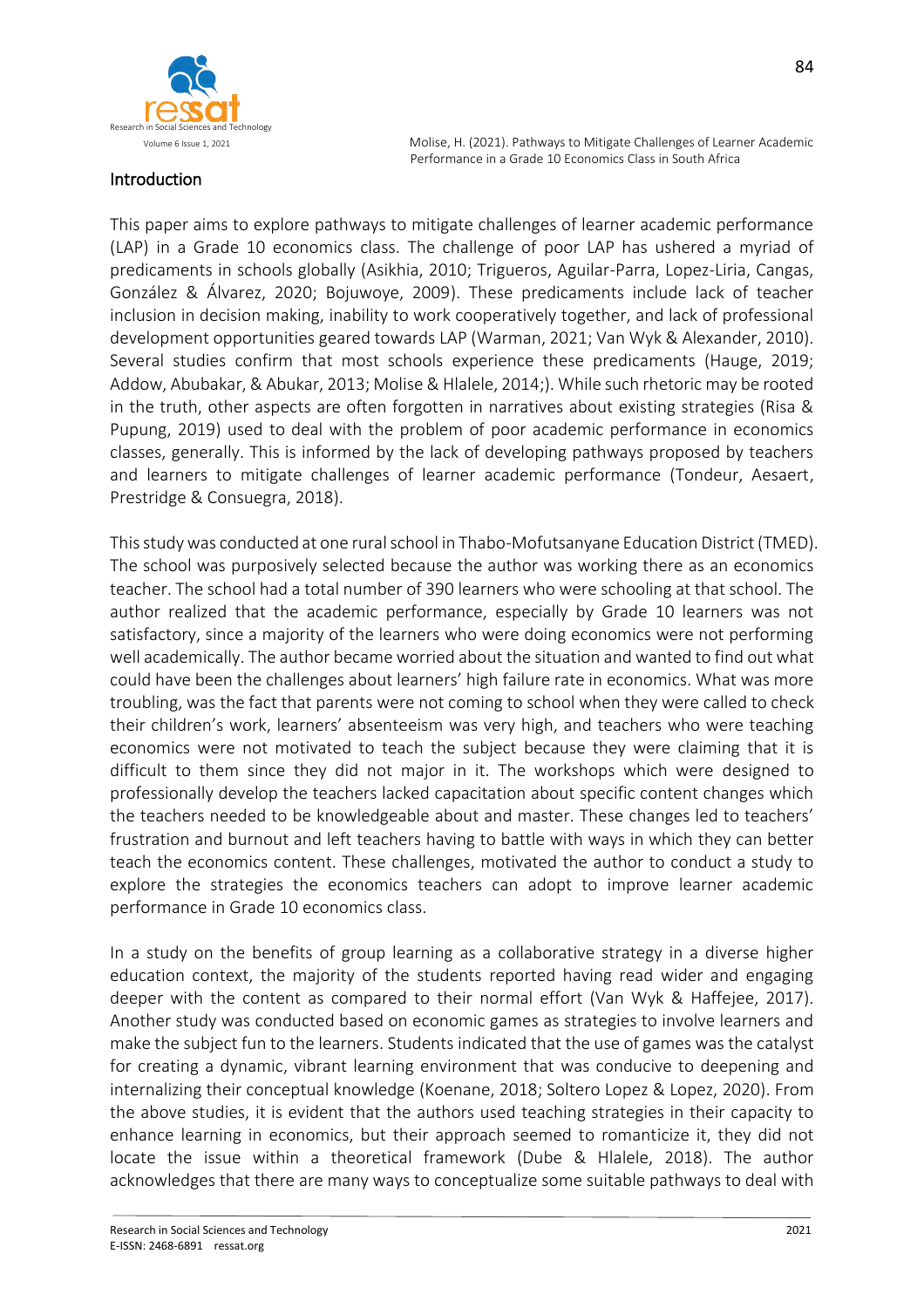

the problem (Tsotetsi & Mahlomaholo, 2015). This article focuses on exploring the pathways to mitigate challenges of academic performance, strategies that economics teachers can adapt to overcome the challenges they face in the class.

## *Research Questions*

The purpose of this study was to explore the pathways to mitigate the challenges of learner academic performance in a Grade 10 economics class. The following research questions were used to guide the research process:

• How can the establishment of a coordinating team serve as a pathway to mitigate the challenges of LAP?

• To what extent do the construction of a common vision through SWOT serve as a pathway to mitigate the challenges of LAP?

• Why should the drafting and implementation of the strategic plan serve as a pathway to mitigate the challenges of LAP?

• Which form of monitoring and evaluation of the strategic plan serve as a pathway to mitigate the challenges of LAP?

## Theoretical Framework

In this paper, the author drew on literature that focused on the pathways to mitigate the challenges of LAP in a Grade 10 economics class. According to Stone (2017) pathways are strategies that bring key institutions together in effective partnerships grounded in extensive and intensive career development with teachers who are knowledgeable and effective in the delivery of a world-class technical curriculum. Similarly, Tsotetsi (2013) defines strategy as a plan for achieving something. Based on the above definitions, pathways, as used in this paper, refers to the self-initiated strategies that the teachers involved in teaching the same subject use as a collective to solve the challenges that threaten the teaching and learning environment. This includes establishing professional learning communities to share best practices through collaborative team-teaching to address the content knowledge misconceptions experienced.

## *The coordinating team*

The study conducted by Tsotetsi (2013) on the implementation of professional teacher development policies, propounds that, for schools to mitigate challenges of learner academic performance, it is crucial to have in place a team that will work to achieve high standards and ensures that excellent endeavors to achieve high academic performance are a norm (Myende & Nhlumayo, 2020; Risa & Pupung, 2019). These teams should propose strategic initiatives to lead the school towards action-oriented goals. Several studies show that the establishment of a coordinating team is a cornerstone to mitigate challenges LAP initiative by an education institution (Myende, 2019; Molise, 2015; Bojuwoe, 2009; Msimanga, 2017). Shangase (2013) reports that a ministerial task team in South Africa was tasked to identify the challenges and areas that impacted negatively on the quality of teaching at schools and to propose mechanisms that could address these shortcomings. However, Koenane (2018) contends that problems related to education in South Africa are not simply the result of failures by current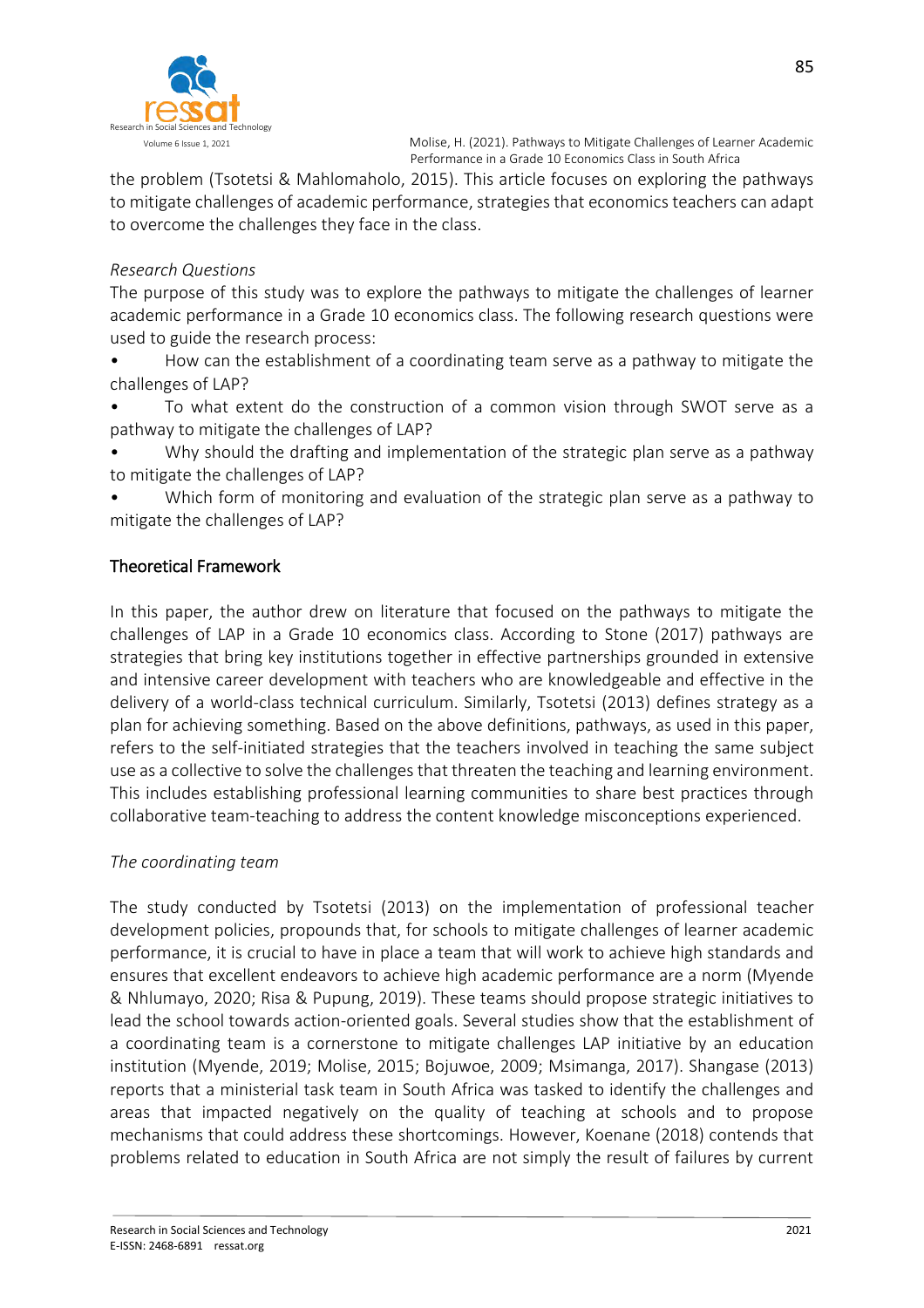

policies, instead, problems are caused by existing strategies, and the way they are developed and implemented (Myende & Chikoko, 2014; Samadi, 2021).

#### *Common vision and SWOT analysis*

Another study by Msimanga (2018) on the "teach and assess" as a strategy for effective teaching and learning in Economic and Management Sciences (EMS). The study revealed that the strategic planning for a school should involve a common vision, which is developed and owned by the principal and all relevant stakeholders, namely, parents, educators, non-teaching staff, learners, and the community in general (Sahito & Vaisanen, 2018; Tsotetsi & Mahlomaholo, 2015). All relevant stakeholders should participate constructively in the construction of a common vision. Tsotetsi (2013) contends that a vision owned by all relevant stakeholders can help to identify useful pathways and tactics that can be used to mitigate challenges of learners' academic performance (Molise & Hlalele, 2014; Hayat, Shateri, Amini & Shokrpour, 2020). Shangase (2013) argues that a vision cannot be realized if the principal fails to convert the vision into policy and practice (David & Maistry, 2018; Warman, 2021). The author supports the view that the whole school community should be involved in the development of a vision, to ensure collective ownership. Msimanga (2017) agrees that a school needs a vision because the principal and governing body will change over time (Lane & Caldis, 2018)., causing disruption, but the vision will remain (Kgari-Masondo & Ngwenya, 2020; Falade, 2018).

## *The strategic plan*

In yet, another study was conducted by Molise (2015) on the use of the case-study approach to improve learner academic performance in economics. The study revealed that economics teachers remain attending workshops that do not cater for professional development on the content knowledge, they teach in subjects outside their specialization and there are few opportunities for collaborative teaching because of costs relating to transportation of teachers from one school to the other. According to Msimanga (2017), doing a SWOT analysis helps the school to move towards its vision, through practical and concrete projects. The SWOT analysis should indicate priorities chosen by education practitioners (Samadi, 2021; Nja & Obi, 2019; Mashego, 2012). Tsotetsi (2013) suggests that some modus operandi should be developed to bind together all three factors, namely, vision, SWOT analysis, and priorities, to formulate an action plan that is in line with the mission of the school. The SMT needs to work collaboratively with staff, learners, and parents to ensure the pathways work (Nja, Cornelius-Ukpepi & Orim, 2019; Akinsolu, 2010). The involvement of relevant stakeholders in setting priorities is an integral part of the success of the strategic plan geared towards challenges to mitigate LAP (Ntibi & Neji, 2018; Myende & Chikoko, 2014; Tsotetsi, 2013).

## *Monitoring and evaluation*

A study aimed to design a strategy to enhance professional curriculum practice (PCP) for a Grade 9 economic and management sciences class (EMS) at a school in the Thabo Mofutsanyana District. Moloi (2018) asserts that to ensure that the strategy for PCP succeeds,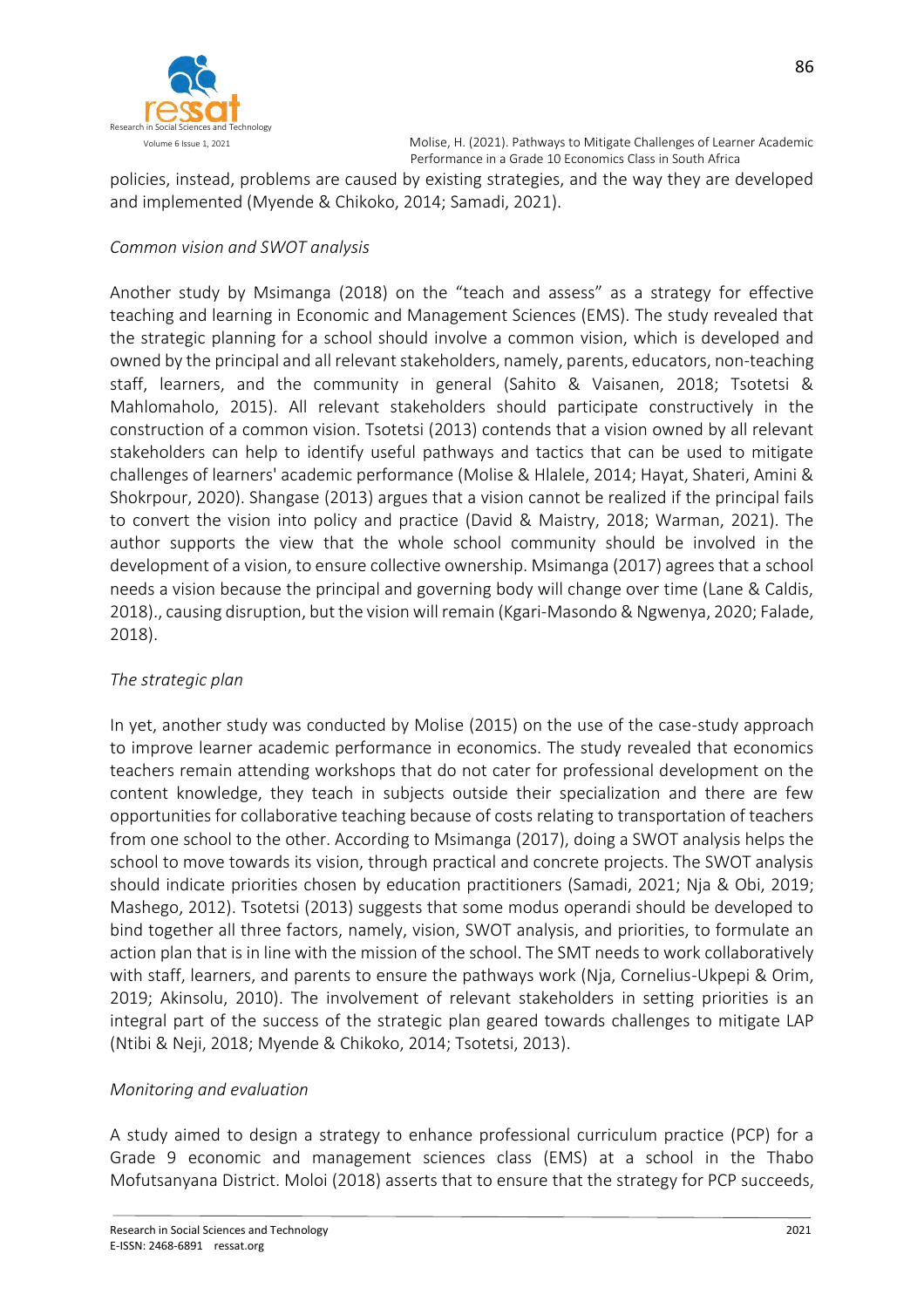

the team has to establish mechanisms to monitor and evaluate progress (Hayat, Shateri, Amini & Shokrpour, 2020; Molise & Hlalele, 2014; Warman, 2021). Progress should be monitored by all relevant stakeholders (Darling-Hammond, Flook, Cook-Harvey, Barron & Osher, 2020; Mahlomaholo, 2014). Mlebese et. al, (2019) contend that hard work, patience, a clear purpose for the coordinating team, and open communication among team members (Azevedo, 2018) contribute to success. Similarly, there must be clear roles and responsibilities, strong relationships among the coordinating team, and a willingness to share information and listen to one another (Malebese et. al, 2019; Hsu & Lin, 2020; Egalite & Kisida, 2017; Samadi, 2021). The next section discusses the theoretical framing in which the study is couched.

## *Critical emancipatory research*

The author positioned this paper by using critical emancipatory research (CER) as the theoretical lens (Haigh, Kemp & Bazeley, 2019), based on its ability to advocate peace, hope, equality, team spirit, and social justice (Hutton, 2020; Nkoane, 2012). CER, as used in this paper, requires being committed to enabling people to question their status and the injustices prevalent in their communities (Duckworth & Tett, 2019; Esau, 2013; Hlalele, 2014), while liberating them, meeting the needs of real-life and raising self-consciousness (Adebola, Tsotetsi & Omodan, 2020; Makoelle, 2013). In pursuance, CER served as an emancipatory experience and provided the participants' space to contribute ideas freely through the encouragement of cordial relationships, tolerance of individual ideas, common consensus, love, and hope (Andrew& Baker, 2020; Tshelane, 2013). CER contributed to building relationships and individual consciousness between learners and teachers (Dube & Molise, 2018; Houdyshell & Ziegler, 2020). CER enabled participants to provide mainly qualitative data through focus group meetings, which served the purpose of creating space and opportunity to use the participants' home language to create a non-threatening environment and encouraged them to speak freely without fear or intimidation (Halliday, Kern, Garrett &Turnbull, 2019).

Throughout the information sessions we held as part of data generation, my role, as the author, was to facilitate the emancipatory process, through pathways to mitigate challenges of learners' academic performance. All the relevant stakeholders were engaged, and operated under equal power relations (Hlalele, 2018) and, therefore, owned the process of research, from identifying the research topic to collecting and analyzing data (Mahlomaholo, 2014). The aim of working together with the participants as a team was to create a space for the participants to be empowered as CER advocates (Dube & Hlalele, 2018; Mashego, 2012). Thus, CER enabled me to listen to the participants and work with them to determine the pathways we used to mitigate the challenges of learners' academic performance.

CER is relevant to this paper in that it exposed and questioned hegemony and traditional power assumptions (Msimanga, 2017) held about relationships, groups, communities, societies, and organizations to promote social change' (Hutton, 2020). The change, in this case, was to ensure that the participants are not working through imposed strategies instead they developed their pathways to mitigate challenges of learner academic performance in a grade 10 economics class.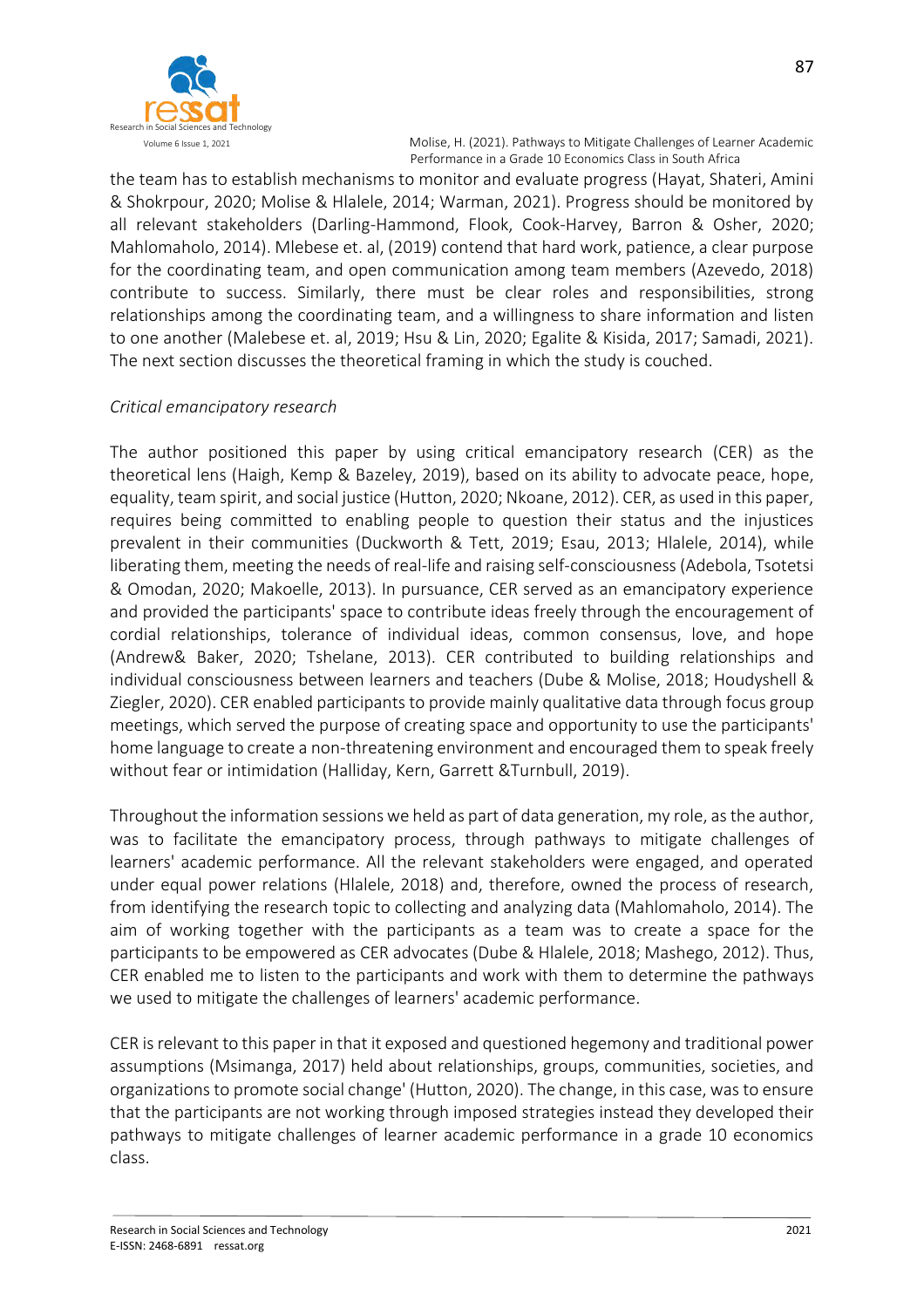

#### Methods

Volume 6 Issue 1, 2021 **Molise, H. (2021). Pathways to Mitigate Challenges of Learner Academic** Performance in a Grade 10 Economics Class in South Africa

## *Design*

Participatory action research (PAR) was used as a research design. By nature, the PAR research design adopted based on the premise that the people who are affected by a particular problem must be active in the research process so that they can determine the solutions to the identified problems (Adebola, Tsotetsi & Omodan, 2020; Udvarhelyi, 2020; Nkoane, 2012; Pillay, 2018). The PAR process allowed for the participants to work together in teams to brainstorm ideas as a collective to identify problems relating to LAP, define the implications of such problems in education, put mechanisms in place to deal with the problems, and ensure that there if effective monitoring and evaluation to circumvent challenges of LAP (Lane & Caldis, 2018; Pillay, 2015; Mahlomaholo, 2012). It also served as an archetype that created space for the research process which is emancipative, critical, transformative, and valued issues of social justice (Adebola, Tsotetsi & Omodan, 2020) for the participants to brainstorm about self-initiated pathways they can use to mitigate challenges of LAP. PAR enabled the participants to investigate meaningful social topics, especially the challenges of LAP and mitigation strategies/pathways (Msimanga, 2017), by participating in research to understand the root causes of problems relating to LAP (Tshelane, 2013), and then took collective action to influence policies through the dissemination of their findings to policymakers and stakeholders about strategies to tackle LAP (Molise, 2015). PAR is deemed relevant in this study because the researcher and the participants were equally involved in the process (Dube & Hlalele, 2018), they took shared responsibility for the outcome of the research endeavor (Wright, 2020). In other words, participation, research, and action were of major importance in such a partnership (Esau, 2013). This study was undertaken for educational purposes, which is to contribute new knowledge on the pathways to follow to mitigate the challenges of LAP. PAR also helped distill a distinctive feature of participation of those affected by the issue and their involvement in both asking and answering the action research question (Wright, 2020). The research was conducted in September 2012 at a rural school in Thabo-Mofutsanyana Education District.

## *Participants*

A total number of 15 participants were purposively selected to participate in a study that sought to explore pathways to mitigate challenges of LAP in a Grade 10 economics class. Through purposive sampling, participants are selected according to what they already know about the field and because they have certain characteristics in common that relate to the topic of the study (Moloi, 2018). The reason for choosing purposive sampling is that qualitative research is more concerned with detailed and in-depth analysis than with statistical accuracy. Table 1 below presents data on the characteristics of the participants in terms of affiliation, gender, and age.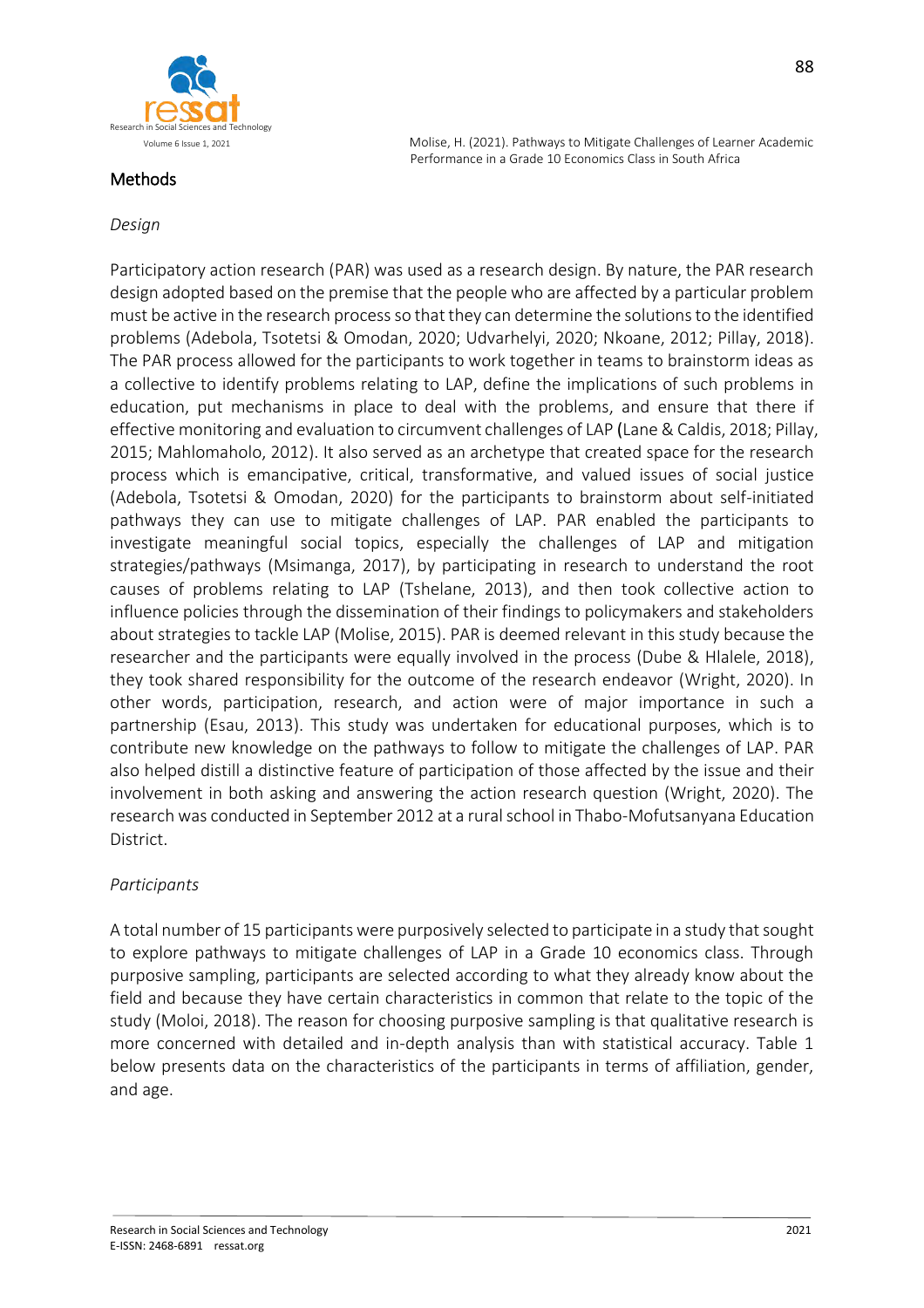

| Pseudonym          | Affiliation                  | Gender  | Age       | Grade/Subject    |
|--------------------|------------------------------|---------|-----------|------------------|
| Siza (Researcher)  | University of the Free State | Male    | 30-35     | Economics        |
| Pule (Teacher)     | Deputy Principal             | Male    | 45-50     | Physical Science |
| Lemza (Teacher)    | HoD-Commercial subjects      | Male    | 40-45     | Economics        |
| Gloria (Teacher)   | Senior teacher-Economics     | Female  | 55-60     | Economics        |
| Alice (Teacher)    | PL1-Economics                | Female  | 40-45     | Economics        |
| Tshepo (Lecturer)  | <b>Economics Education</b>   | Male    | 40-45     | Economics        |
| Mdu (LF)           | Subject advisor-Economics    | Male    | 55-60     | Economics        |
| Boka (Facilitator) | Kagiso-Trust                 | Female  | 40-45     | Accounting       |
| Hlaps (RCL)        | <b>RCL President</b>         | Male    | $17 - 18$ | Grade 12         |
| Mpho (Learner)     | Grade 10 Economics           | Males   | $15 - 16$ | Grade 10         |
| Thiza (Learner)    | Grade 11 Economics           | Female  | $16-17$   | Grade 11         |
| Siza (Learner)     | Grade 12 Economics           | Female  | $17 - 18$ | Grade 12         |
| Isaac (Learner)    | Grade 10 Economics           | Females | $15 - 16$ | Grade 10         |
| Jane (Learner)     | Grade 11 Economics           | Male    | $16-17$   | Grade 11         |
| Thabo (Learner)    | Grade 12 Economics           | Male    | $17 - 18$ | Grade 12         |

# Table 1: Profile of the participants

The informed consent was obtained from the participants and they were also advised that they can withdraw their participation at any time. The participants were given an assurance that all the information they share will be kept confidential and it is used solely to make sense of the pathways to mitigate LAP. Pseudo names are used to protect identities.

## *Instruments*

The data generation instruments used in this study included the teacher observation guide (TOG) and teacher interview guide (TIG) (Makoelle, 2013; Koenane, 2018; Falade, 2018). The purpose of this study was to explore the pathways to mitigate the challenges of learner academic performance in a Grade 10 economics class. Data obtained from expert opinions and the results of the literature reviews were taken as a base to prepare the TOG and TIG (Makoelle, 2013; Egalite & Kisida, 2017). In the context of this study, the use of TOG involved two observers who observed three different teachers' lessons. One of the observers was the researcher and the other observer was the expert on the subject (Falade, 2018). Both the observers wrote reflective journals of the teachers' lessons about economics content and participated in a focus group discussion setting (Adebola, Tsotetsi & Omodan, 2020). Concurrently, the author kept observational and reflective notes during each phase, met weekly (Dube & Hlalele, 2018) to discuss the pathways to mitigate the challenges of LAP, and reviewed recordings of lessons presented by teachers. In operationalizing the TIG, the following questions were posed to the participants during the interviews to gather their in-depth understanding of the challenges of LAP and pathways they can use to mitigate these challenges: (1) How can the establishment of a coordinating team serve as a pathway to mitigate the challenges of LAP? (2) To what extent do the construction of a common vision through SWOT serve as a pathway to mitigate the challenges of LAP? (3) Why should the drafting and implementation of the strategic plan serve as a pathway to mitigate the challenges of LAP? (4) Why should monitoring and evaluation of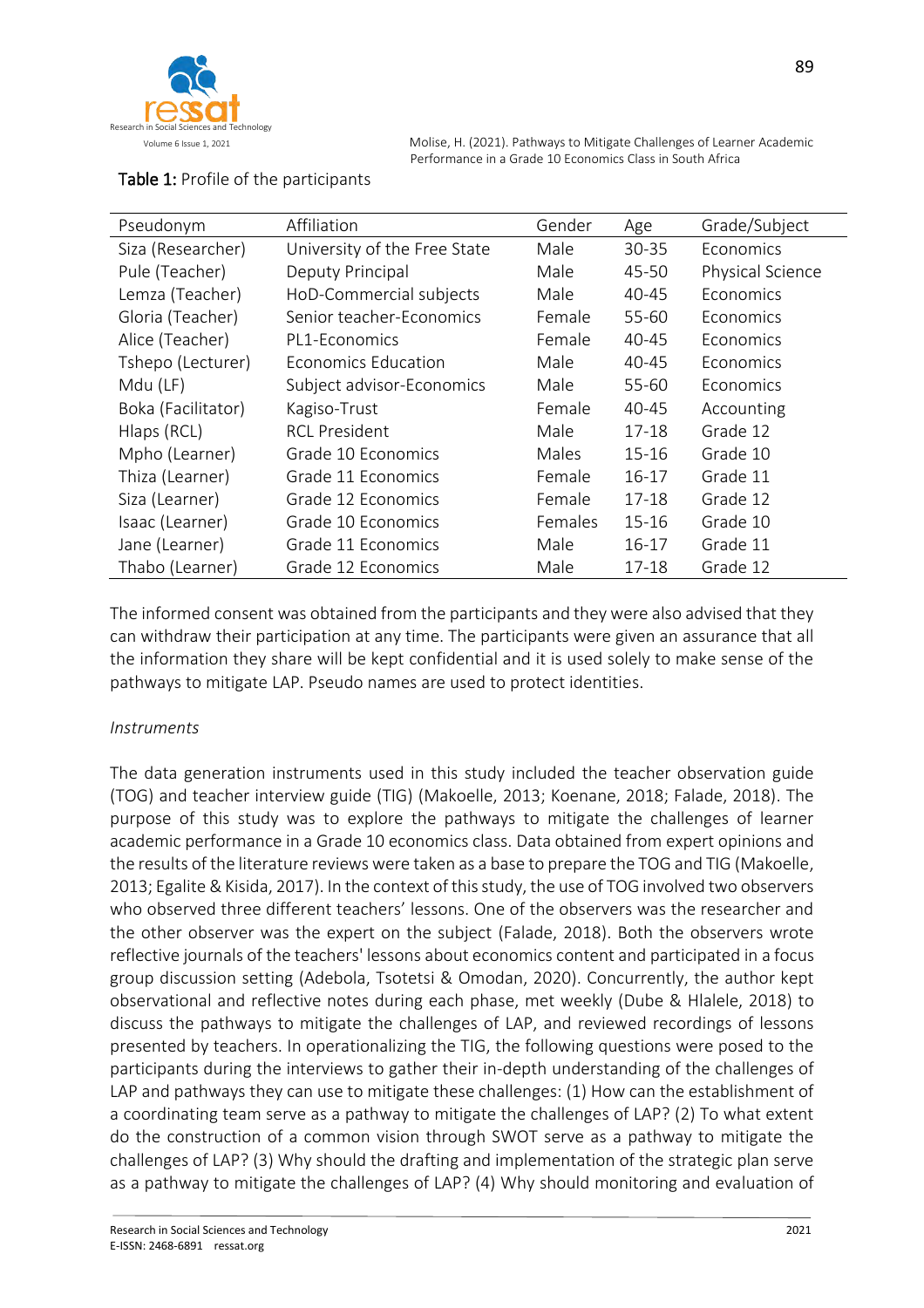

the strategic plan serve as an important pathway to mitigate the challenges of LAP? The draft form was presented to the one academic who was an expert in the field to analyze the guide objectively.

# *Data collection*

Data were collected using observations and interviews. Qualitative observation deals with major sensory organs and their functioning-sight, smell, touch, taste, and hearing while a qualitative interview is a more personal form of research compared to questionnaires (Braun & Clarke, 2006; Makoelle, 2013; Andrew & Barker, 2020). The interviewer can probe or ask follow-up research questions of the interview participant. The observations enabled the researcher to see the participants' involvement in the PAR process to make sense of their feelings and emotions regarding the pathways to mitigate LAP (Wright, 2020; Braun & Clarke, 2006). The participants' reactions were recorded in the observation schedule by the researcher with the assistance of another participant to ensure the reliability and validity of the observations (Duckworth & Tett, 2019). The interviews were used to gather in-depth (Braun & Clarke, 2006) views of the participants about the pathways to mitigate the challenges of LAP. The following challenges emerged from the four research questions anchoring the. Research question one included challenges such as teachers working in isolation, lack of content knowledge, and inability to take concrete decisions. Research question two included challenges such as teaching without a purpose and the inability to develop and contribute to the school vision. Research question three included challenges such as lack of passion, lack of problemsolving skills, and high failure rate. Research question four included challenges such as, lack of clear strategies, inability to set clear priorities, lack of commitment, and unwillingness to seek help. The generated data from lesson observations and interviews were recorded using audiorecorder and were later transcribed verbatim. The participants were also given Pseudonyms to protect their identity and assured that the generated data will only be utilized for this study with no form of disclosure to the third parties.

## *Data analysis*

Thematic analysis(TA)was used to analyze the generated data (Braun & Clarke, 2006). Reflexive thematic analysis theory as used in this study was found to be appropriate to analyzing qualitative data to answer broad or narrow research questions about people's experiences, views and perceptions, and representations of a given phenomena (Dube & Hlalele, 2018). This process was originally developed for psychology research by Virginia Braun and Victoria Clarke (Msimanga, 2017; Makoelle, 2013; Adebola, Tsotetsi & Omodan, 2020). It is an approach for categorizing, reporting, organizing, defining, and analyzing themes found within a data set (Adebola, Tsotetsi & Omodan, 2020). The thematic analysis made it easy for the author to analyze data because it makes data to be easily understood, it provides a conveniently detailed, especially when summarizing critical concepts of a huge data set (Makoelle, 2013). The researcher closely examined the data to identify common themes – topics, ideas, and patterns of meaning that came up repeatedly. The following steps proposed by Braun & Clarke (2006) were followed. The first step involved data immersion and thorough readings and viewings to create lists of initial ideas about the data. Second, a semantic approach (Braun & Clarke, 2006)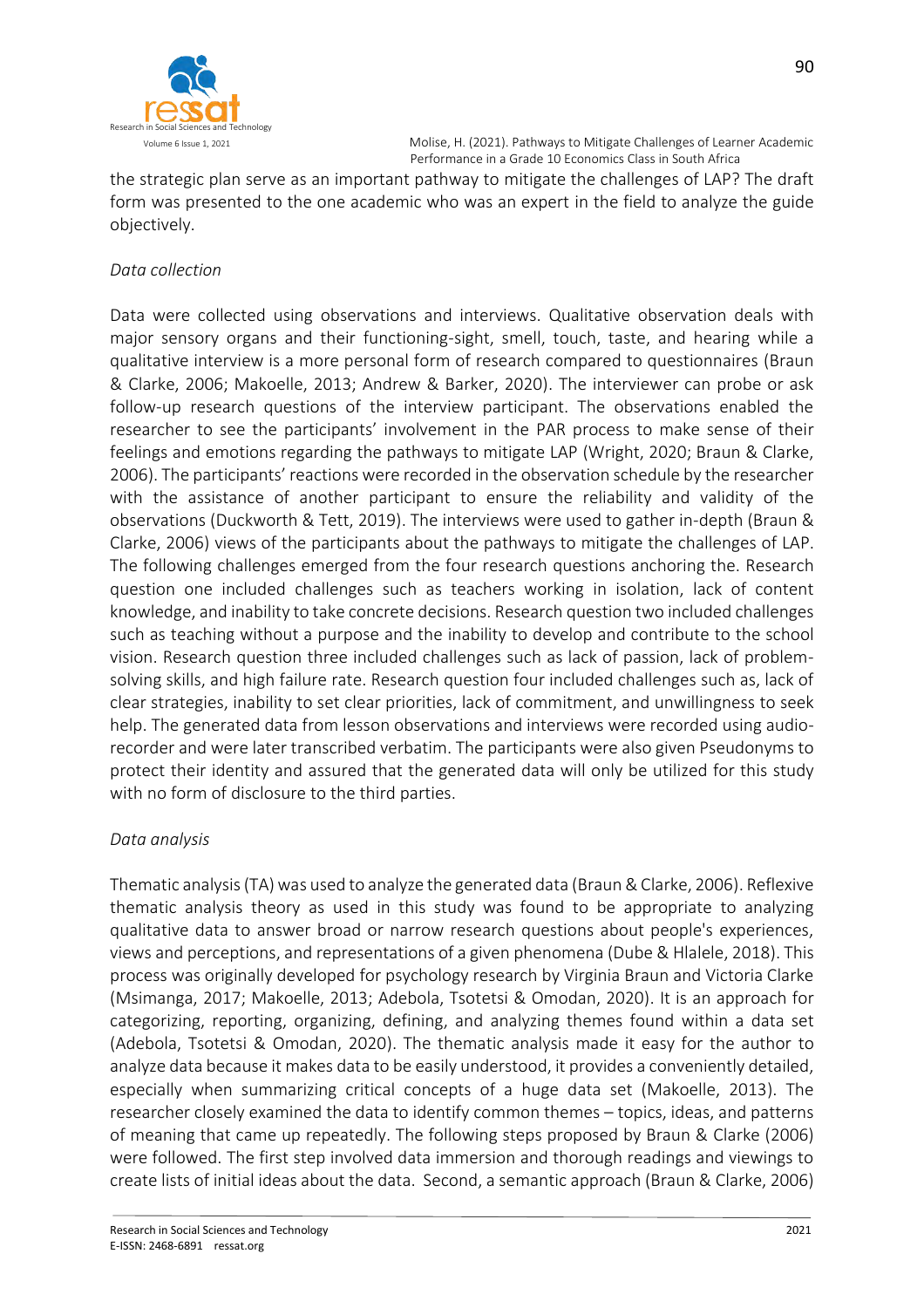

was employed to generate an initial coding scheme related to previous research, research questions of the study, and theoretical frameworks for determining pathways to mitigate the challenges of LAP. Third, codes were sorted into possible themes, compared and adjusted based on relevant data, and thematic relationships were considered. Fourth, themes and examples were reviewed within codes and across the entire data set. Fifth, themes and definitions were created using clear descriptive language and illustrative excerpts and organized as findings in this study.

#### Results and Discussion

The following sections present and discuss findings from the focus group discussions on the pathways followed to mitigate the challenges of poor learner academic performance in a Grade 10 economics class.

The analysis of data from the focus group discussions resulted in four major themes, namely, (1) coordinating team, (2) common vision and SWOT analysis, (3) Strategic Plan, and (4) monitoring and evaluation. These themes and their key-related codes are summarized in Table 2 below and are hereafter described with a key representative from participant quotations. The results are also interpreted in terms of the research questions of the study.

| Themes                                    | Key Related Codes                         |
|-------------------------------------------|-------------------------------------------|
| Theme 1: Coordinating team                | Work is much easier                       |
|                                           | People work together                      |
|                                           | Remained without knowledge                |
|                                           | Concrete decisions                        |
|                                           | Benefit learners greatly                  |
| Theme 2: Common vision and SWOT analysis  | Live for a purpose                        |
|                                           | Developing vision for the school          |
| Theme 3: Strategic plan                   | Realize the strength                      |
|                                           | Defeating challenges in education         |
|                                           | Solving of problems                       |
|                                           | Clear plan                                |
|                                           | High failure rate                         |
| Theme 4: Monitoring and evaluation of the |                                           |
| action plan                               | Checking of issues to address<br>urgently |
|                                           | Keep priorities straight                  |
|                                           | Separate play-time from school<br>work    |
|                                           | Asking for help                           |

#### Table 2: Themes and Related Key Codes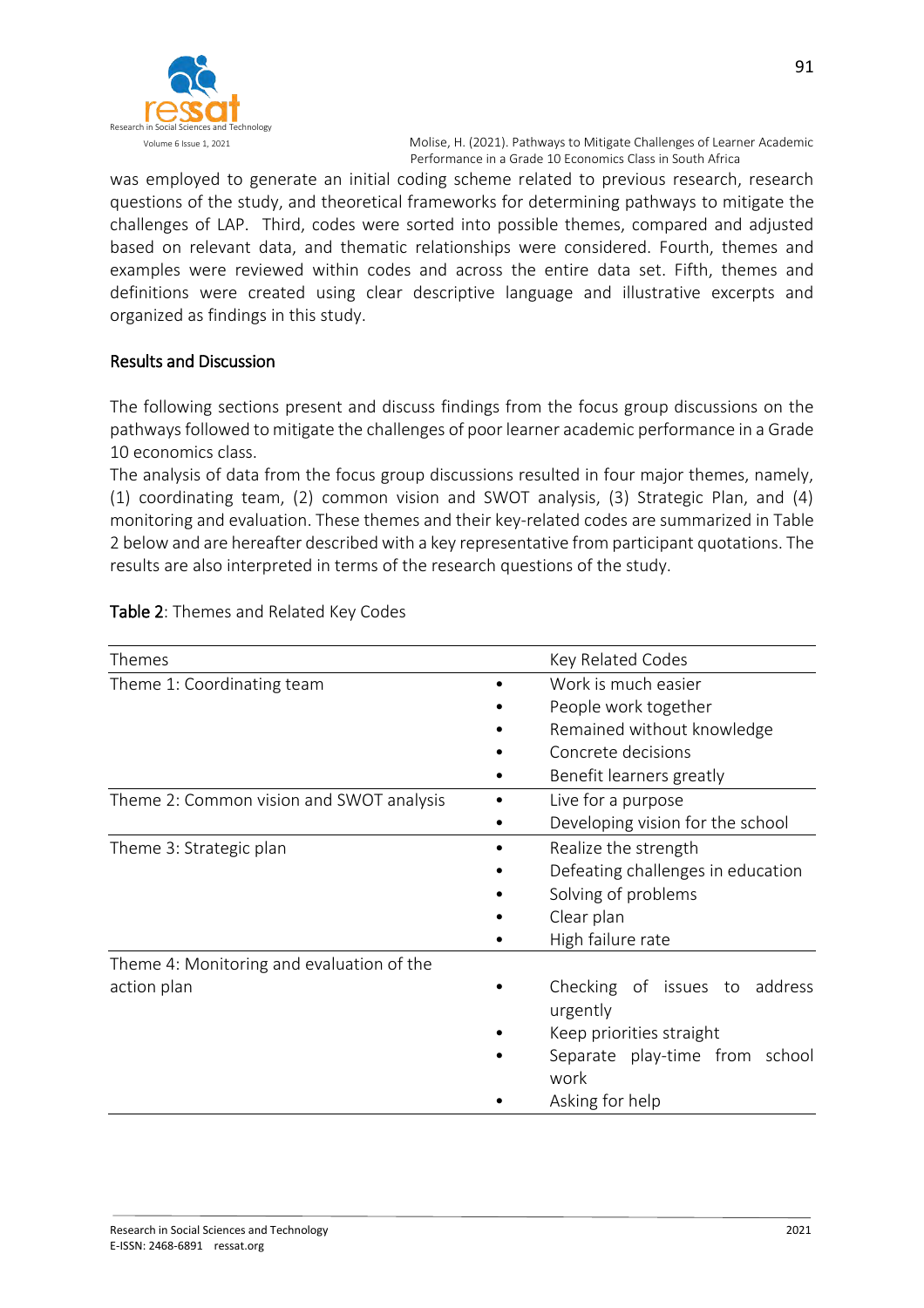

#### 4.1 Pathway 1: Establishment of the coordinating team

In this section, I respond to the first research question, that is, how can the establishment of the coordinating team serve as a pathway to mitigate challenges of LAP. Tsotetsi (2013) that working as a team is a cornerstone for any pathway to mitigate challenges of learner academic performance initiatives within an educational institution (Shangase, 2013; Myende & Nhlumayo, 2020). For schools to enhance LAP it is crucial to have in place a team that will work towards high standards and that excellent LAP endeavors are a norm (Tsotetsi & Mahlomaholo, 2015). These teams come up with strategic initiatives that will lead the school towards actionoriented goals.

The study found that the establishment of the coordinating team could greatly help mitigate the challenges of LAP if teachers realize the importance of working together as a team. Teamwork is very important because if teachers work together to assist one another in terms of lesson planning and share best practices on how to approach the content, their work becomes easier, ultimately improving their teaching styles. The participants echoed the suggestion in the following utterances:

Lemza said:

Today I realized that the work is much easier if people work together, when we work together we can achieve more. We need to assist one another in planning our lessons though some of us are selfish and want to receive certificates of performance alone.

## Gloria added:

This author is compared to Messiah who came at the time when his presence is needed, as the school we are very grateful if it was not for this research we could have remained blind and without knowledge. We are left alone in our class to battle with the content without any help from our subject advisor. Your suggestion is highly welcome Sir!

## Gloria supported the two participants' views:

The Department needs to support us as teachers, they must walk out of their comfortzones. Our LFs need to come regularly to our schools to support us. Some of the workshops we attend are useless because we focus on many files and told about the results. How can our learners perform if we are not supported?

The sentiments by the participants above indicate that the support that they receive from their subject advisors should cover training on content knowledge. And that continuous visits by LFs to schools create opportunities for teachers to seek help instead of when they all called in one workshop. To this end, there were suggestions that the subject advisors should frequently visit school and support teachers regarding the content misconceptions they may have and share best practices on how to teach effectively to improve the academic performance of the learners.

92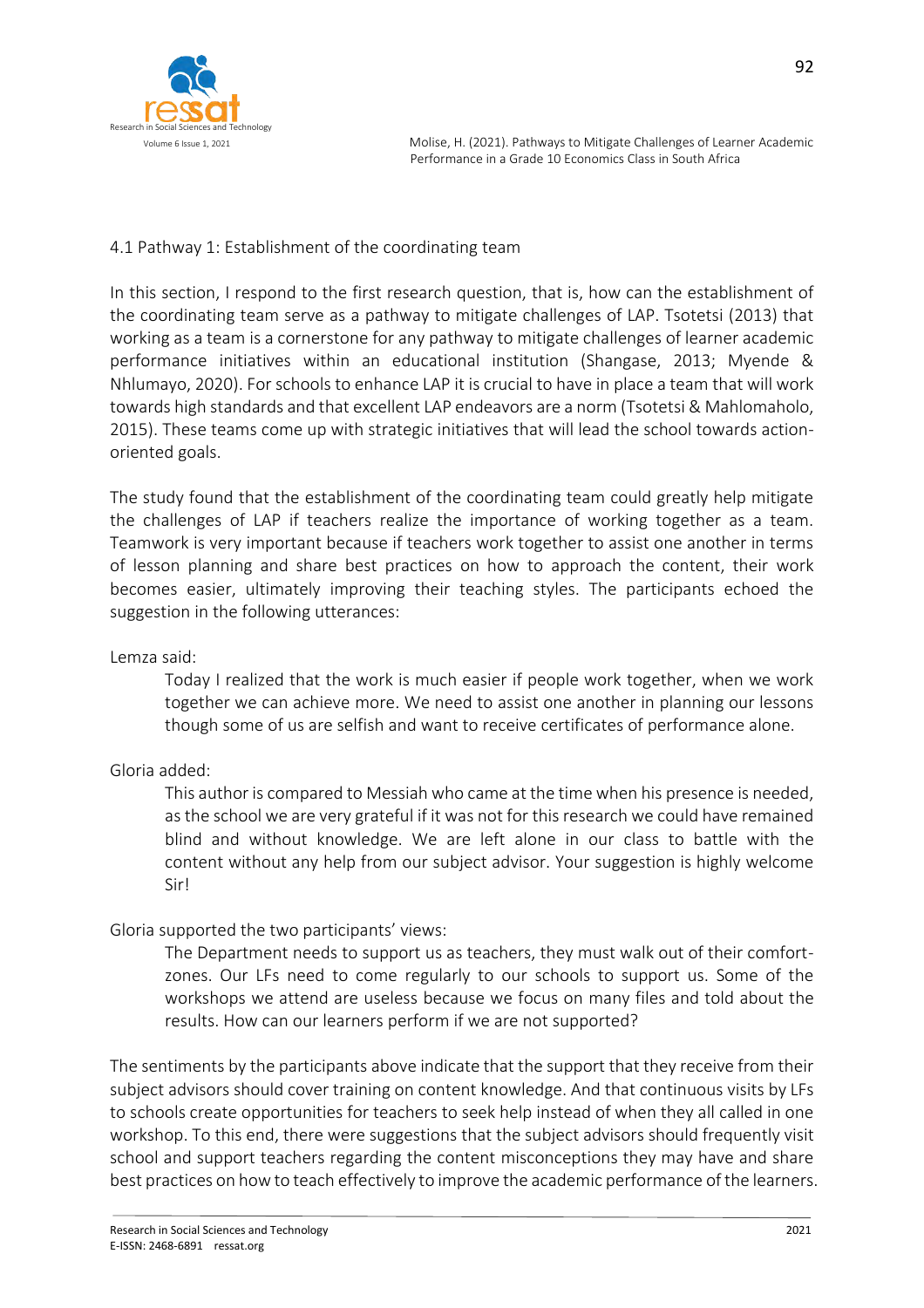

Gloria's view is enforced in Shangase (2013) who attests that a Ministerial Task Team in South Africa was constituted to identify the challenges and pressure points that impacted negatively on the quality of teaching in schools and proposed mechanisms that could address these. The task team noted that dealing with educational challenges requires collective efforts from both the school and the society at large. People working as a team can achieve more than those operating as separate entities or in isolation.

## 4.2 Pathway 2: Construction of a common vision through SWOT analysis

In this section, I respond to research question number two, which is, how can the construction of a common vision through SWOT analysis serve as a pathway to mitigate challenges of LAP? I begin by acknowledging that the construction of a common vision through SWOT analysis has played a pivotal role in ensuring that the teachers teach for a purpose and can realize their strength when dealing with the challenges of LAP. According to Msimanga (2017) that teachers should work together in developing the vision for their school and such a vision must be owned by all and reflected in the daily teaching and learning activities of the school (Molise, 2015). The foregoing argument is supported by Tsotetsi (2013) who argues that this approach emphasizes that for the school to be successful all its activities must be driven by its values and vision and that a thorough SWOT analysis must also be conducted to determine if the pertinent issues relating to strengths, weaknesses, opportunities, and threats in the various contexts of political, economic, social, and technological trends are identified, interpreted, and analyzed (Shangase, 2013).

The study found that the construction of a common vision was not done through SWOT analysis. While arguing for SWOT analysis to be done to formulate the vision of the school, I take cognizance of the view by Tsotetsi (2013) that teachers find themselves having to implement the school vision that they did not self-develop and difficult to understand. Despite that, teachers are expected to perform according to what the vision of the school stipulates, with no guidance provided to them on how they must incorporate the school's vision in day-to-day school activities. Cognizant of this, the participants appreciated the interventions provided by the school management in terms of strategies they can use to improve the academic performance of their learners but these strategies did not incorporate clear identification of their strength and weaknesses, opportunities which the school had and possible threats so that they can know what problems need to be prioritized and addressed. The participants commented as follows:

## Lemza expressed the view that:

I agree, if you do not have a vision you are like someone who lives without a purpose. I am happy that we were allowed to give our inputs on the vision we will like to have for our school. Through the vision "raising the bar, leaving no child behind", I see how it is linked to our daily activities at the school. And that when we teach, we should make sure that all the learners benefit from our teaching.

## Emphatically, Alice added:

Ohhh Yes! Today I am grateful that I had a say in developing the vision of our school. At least, we're able to identify the many opportunities we have as a school and the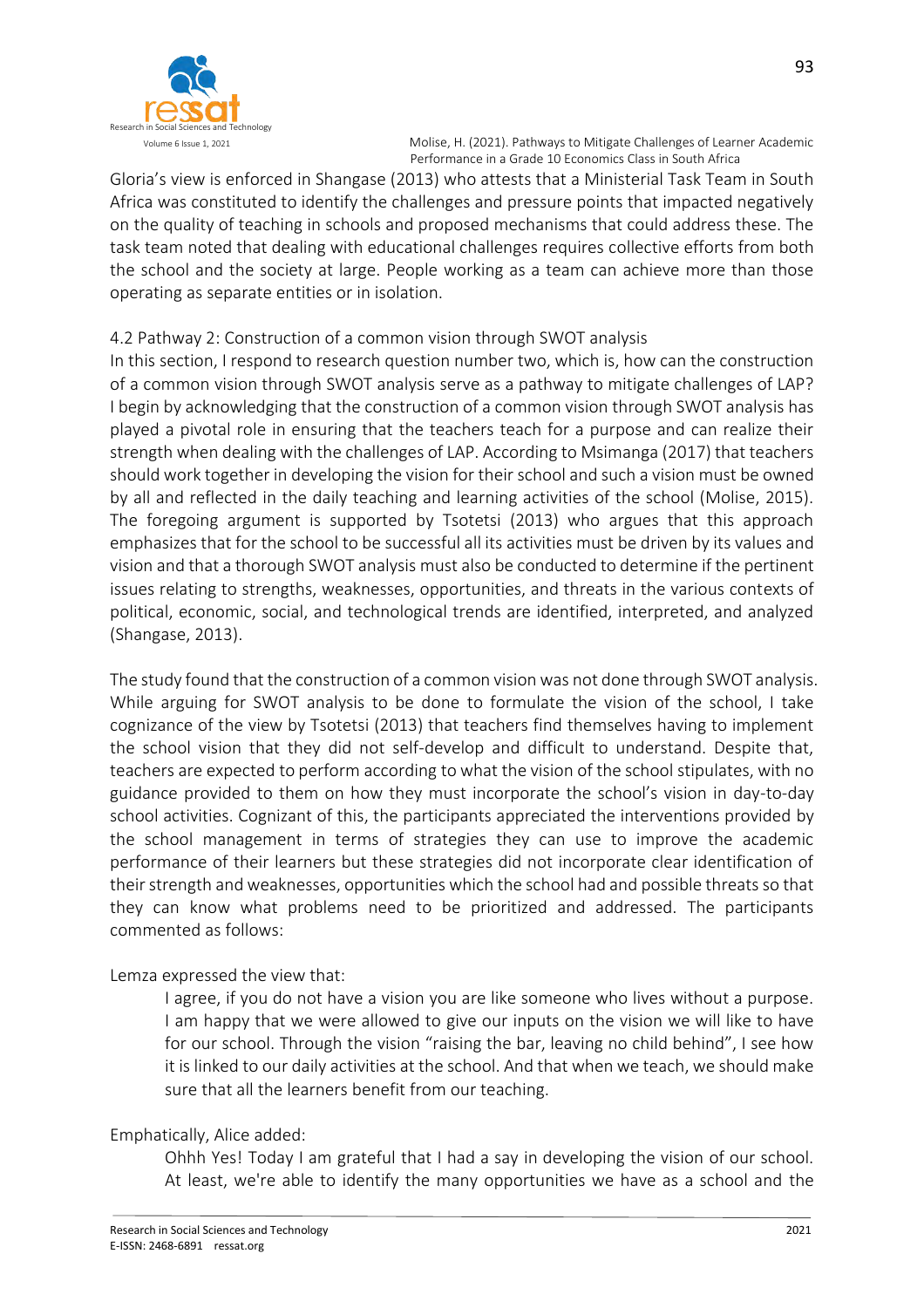

strengths that some of the teachers who present the same subject have, and how we could use them to our advantage.

The sentiments by the participants above emphasize the importance of involving teachers when formulation the vision of the school. And the vision needs to be unpacked so that the teachers can know how the vision links with day-to-day school activities. The teaching and learning activities should be incorporated into the school vision so that the vision can be realized.

The views of Lemza above are enforced in Shangase (2013) when he argues that the school's vision should be developed and owned by the principal and all major role-players, namely, parents, educators, non-teaching staff, learners, and the community in general. These roleplayers must participate constructively in the development of the vision of the school. From what the participants are saying, the vision cannot be realized if the school fails to convert the vision into policy and practice (Molise, 2015). The whole school community should in some way be involved in the development of a school's vision. The school has to have a clear direction and everyone has to have an idea about what the school is trying to do. Moloi (2018) affirms that for the effective management of the learners, the school vision should be clearly articulated and clarified to all educators and learners so that they can mitigate challenges of their performance using pathways they self-developed.

#### 4.3 Pathway 3: Drafting and implementing a strategic plan

In this section, I respond to the third research question, that is, how can the drafting of the strategic plan serve as a pathway to mitigate the challenges of LAP? I acknowledge further that, a mere analysis of the strengths and weaknesses of the school, as well as the opportunities for and threats to the school, is pointless unless the relevant stakeholders (teachers and learners, etc.) come together to develop an action plan. As Molise (2017) argues that the coordinating team must be able to identify key priorities which emerge from the strategic plan (Molise, 2015), and such priorities should have a specific time frame in which they can be addressed, persons responsible identified, and the resources needed to be allocated (Msimanga, 2017).

The study found that the drafting of the strategic plan provided opportunities for teachers to be actively involved in decisions regarding the challenges they experience with LAP. The participants were able to inform the school management is the urgent challenges they were confronted with and what specific resources they needed for them to ensure that quality teaching and learning exist in the school. Though this may present the challenge as to who is best fit to see that all the challenges included in the strategic plan are spearheaded by people with the necessary capacity to solve them, the participants noted that if the teachers are tasked the responsibility to lead some of the activities in the strategic plan, it could be a way of ensuring collective ownership by all instead of these activities having to be led only by the principal and the school management team (SMT). Traditionally, the activities on the strategic plan of the school were always led by the SMT without the involvement of the teachers. The participants had the following suggestions:

Alice ascertained that: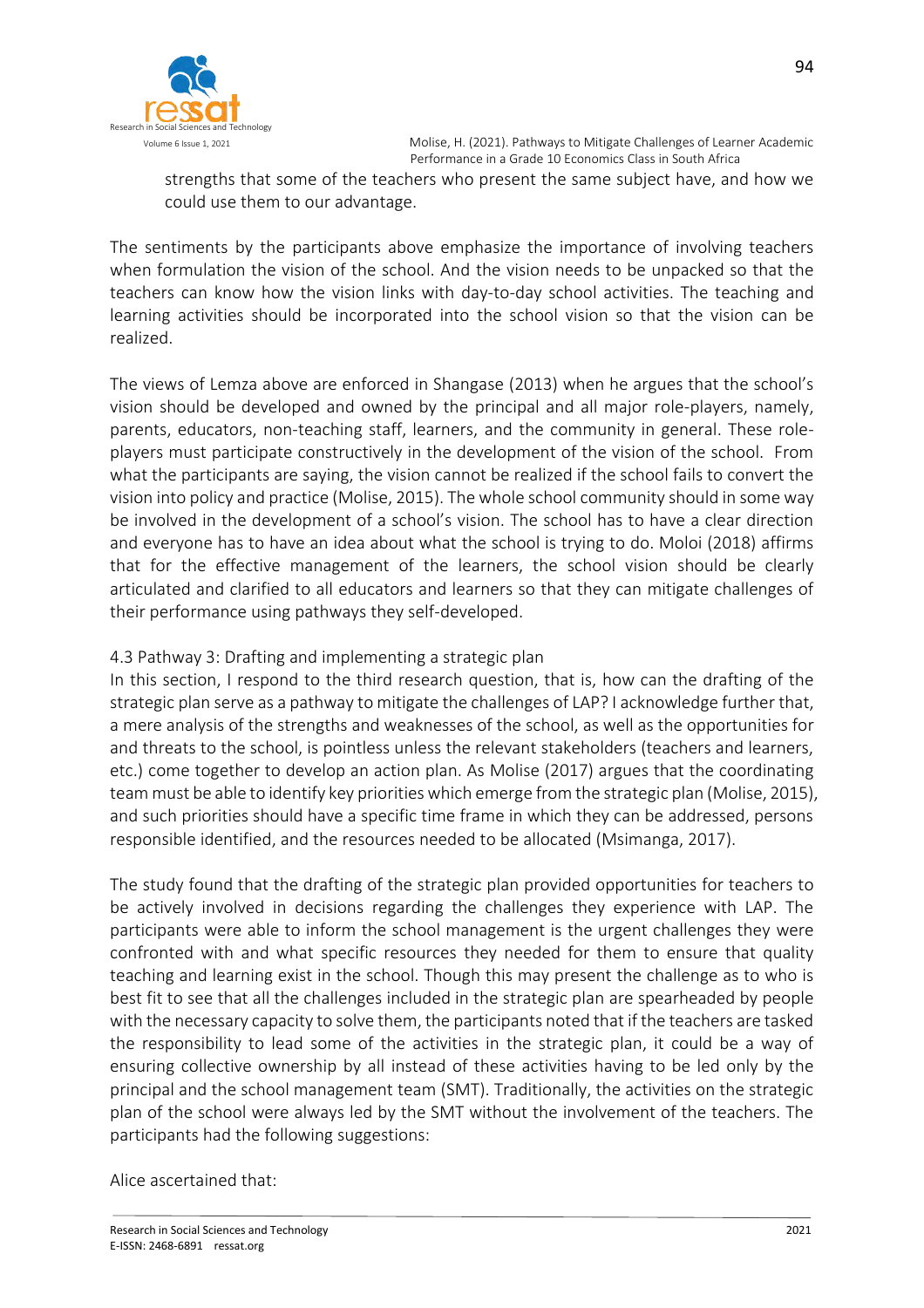

Honestly, am not so sure if we have a plan as the school to address our challenges. If we ever had, the plan is only known to the principal and the SMT because they do not communicate it to us. They need to include us when they do planning for the school because we the ones at the core of teaching the learners and we understand the challenges that make it difficult for the learners to perform.

#### While Gloria said:

In the past, we did not have a way to follow in solving our problems. I think the problem was we were just working without a plan in place. I have just realized that it is important to have a clear plan for us to address the high failure rate in our economics classes. I am happy that we can now achieve some of the things but not all of them at the same time but we going somewhere because we are allowed to lead some of the activities that we have planned for. The words echoed by the participants above indicate that a whole school's strategic planning is necessary where all the teachers are involved. The dates for the strategic planning should be communicated well in advance so that the teachers could plan for the things they would like to be on the plan. Both the participants agree that their involvement in informing the drafting of the strategic plan and liberty to lead some activities, served as a tool that enabled them to identify the challenges they had through a comprehensive strategic plan in place, detailing specific learner academic performance challenges to prioritize.

The words of Alice above are enforced in Msimanga (2017) who asserts that teachers should be at the center of leading some of the activities on the strategic plan, especially the activities which relate to daily teaching and learning activities. To this end, it can be suggested that a clear modus of Operandi must be formed to bind together all three factors, namely vision, SWOT analysis, and prioritization to formulate an action plan which is in line with the mission of the school. According to Tsotetsi (2013), a school can be said to function adequately, but a conscious action plan to eradicate weaknesses is an important pathway to support the vision for mitigating challenges of learner academic performance.

## 4.4 Pathway 4: Monitoring and evaluation of the action plan

In this section, I respond to the fourth research question, which is, how can monitoring and evaluation of the strategic plan serve as a pathway to improve LAP? I, thus acknowledge that effective and continuous monitoring and evaluation is a key component to the successful implementation of the strategic plan. Moloi (2018) alludes to the importance of continuous monitoring and evaluation of the strategic plan and indicates that it provides space to continually review the mechanisms in place to address the identified challenges. Similarly, Malebese, Tlali, and Mahlomaholo (2019) concur that frequent monitoring helps to identify the progress made and to check if the resources allocated both human and physical are drawn to sustain good academic performance.

The study found that continuous monitoring and evaluation of the planned activities is imperative and the participants acknowledged that not all activities can be solved at once. While this could present effective monitoring and evaluation challenges, the participants noted further the importance of frequently revisiting the action plan to check if the planned activities are being achieved or if they need extra resources and expertise to help improve the solutions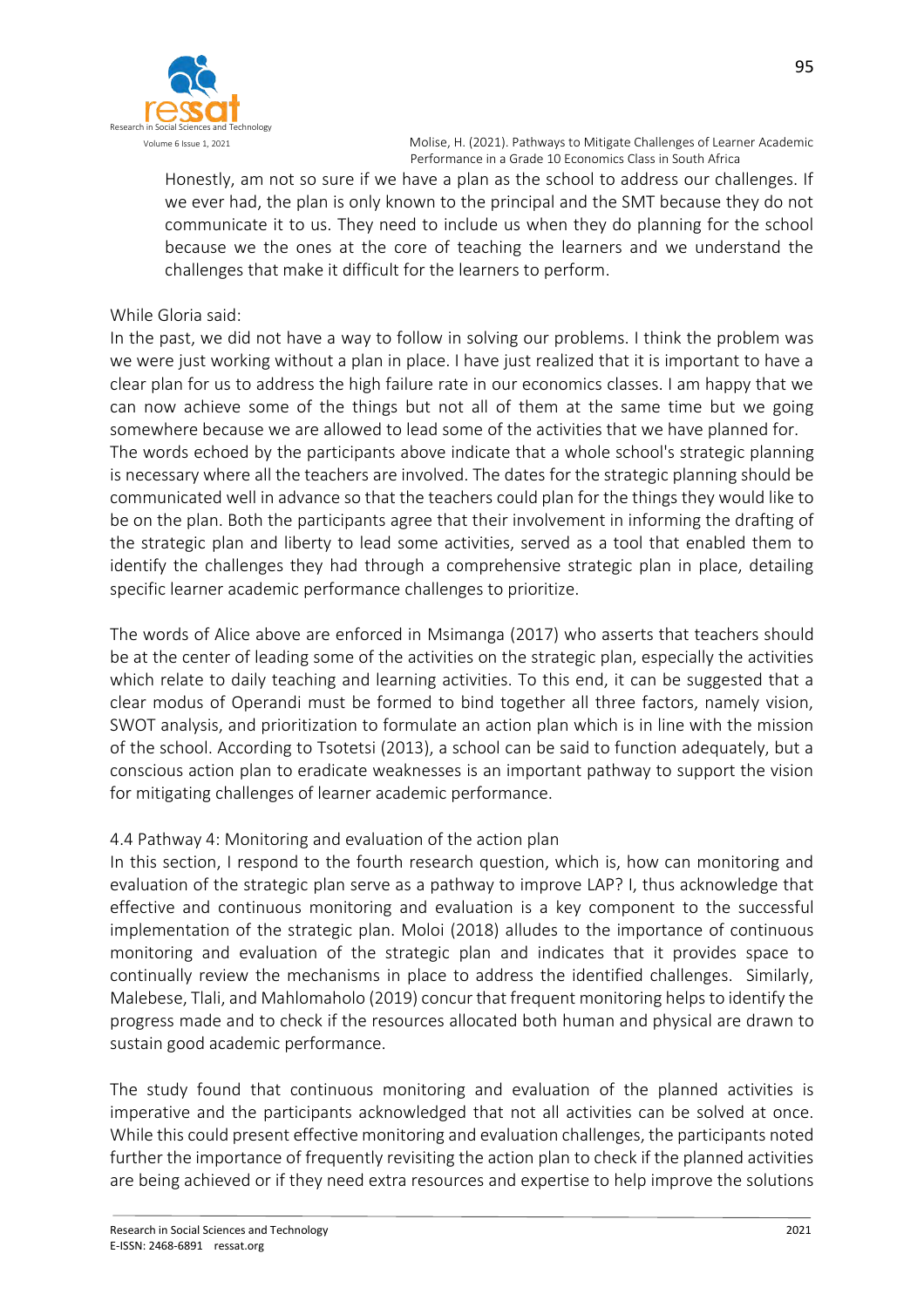

they may have by changing roles in terms of persons responsible. It is also crucial that to keep track of the success of the implementation of planned activities through frequent monitoring and evaluation. The participants commented as follows:

Lemza had this to say:

We have learned that we have so many challenges and we are unable to solve them at the same time. In that way, we have to check those that are urgent, and which make learners fail.

Gloria added:

Sometimes learners are unable to keep their priorities straight. They cannot separate between playtime and school work. They always want to be reminded about studying and asking for help when we do not understand. Intensive monitoring of the learners' work needs to be done so we could check if they are progressing in their learning.

The participants' words above indicate that prioritizing the planned activities can go a long way in ensuring that the learners are supported in their academic activities. Frequent monitoring and evaluation of these activities need to be in place to check the progress that the people responsible to spearhead a particular activity are making and follow-up if the activities are effectively implemented.

Lemza and Gloria's views are enforced in Moloi (2018) when he stipulates that setting priorities should be about reconciling differences in the process of improving the academic performance of a learner. Mahlomaholo (2014) supports further that prioritization is an important component of an effective development program. In the school situation, prioritization helps SMTs to focus, giving room to maintain strengths and eradicate weaknesses in favor of better academic performance (Samadi, 2021).

## Value of the Study

The study will benefit the existing body of knowledge in economics education. It could be used to help other schools with a similar problem to formulate pathways or strategies to improve LAP in Grade 10 economics classes. Participants in the study will have the opportunity to take pride in and enjoy the outcomes of the research to which they contributed.

#### Conclusion

The LAP presented various challenges throughout the educational class. However, problems related to education in South Africa are not simply the result of failures by current policies, although there are certainly instances in which policies need to be modified. Instead, problems are caused by existing strategies, and the ways they are developed and implemented. The move towards pathways to mitigate challenges of LAP presented various challenges and opportunities which need to be addressed from a scholarly point of view. The author noted that challenges such as lack of teacher inclusion in decision making, inability to work cooperatively together, and lack of professional development affect the effectiveness of pathways geared towards LAP. The author further suggested ways in which LAP using self-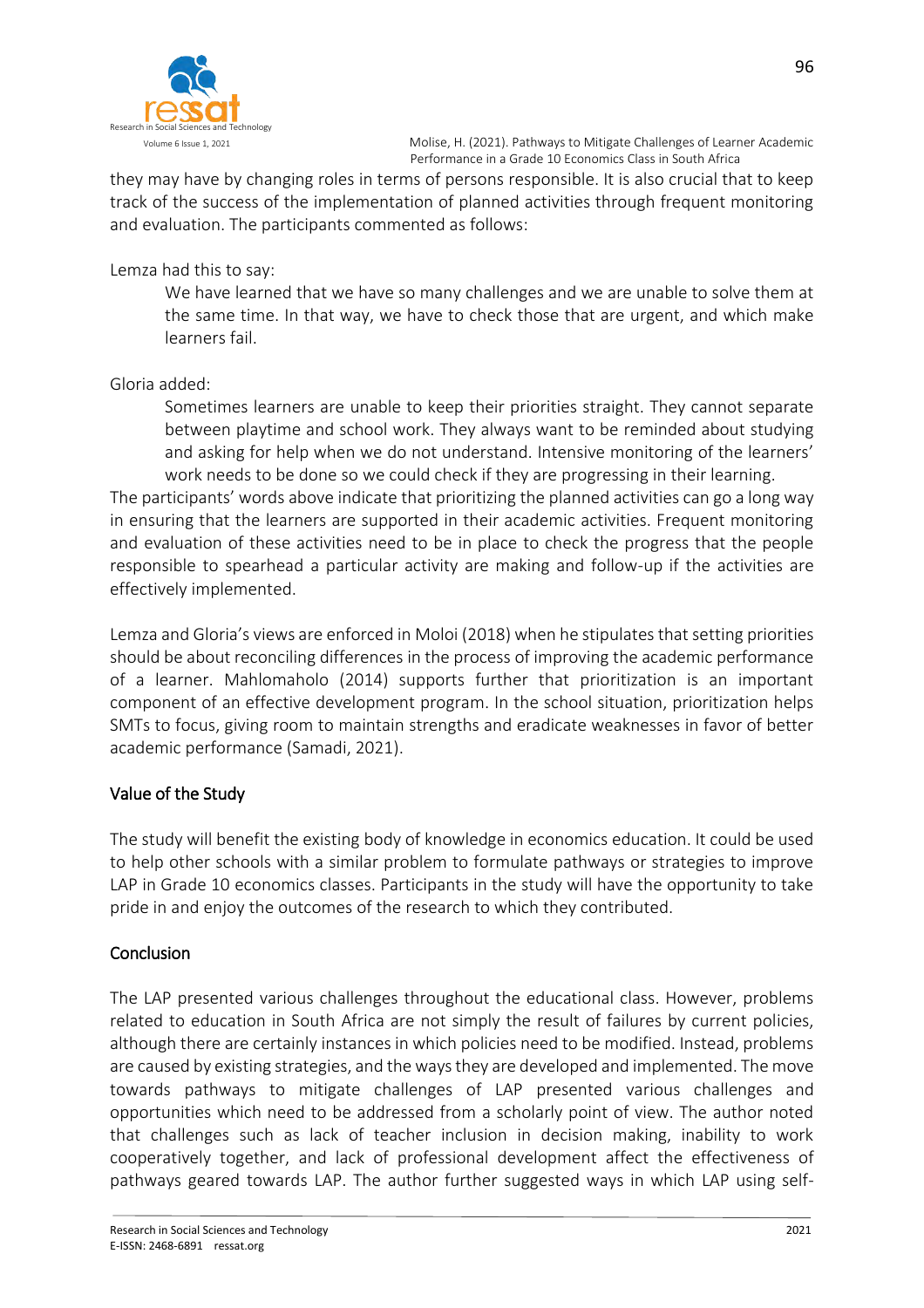

initiated pathways can be improved. The author also argued throughout the paper, informed by CER, that there is a need to emancipate the teachers to help them devise strategies that can be used to tackle the challenges of LAP in their class.

The author recommends that for successful implementation of pathways to improve LAP, that schools need to invest in training teachers for team-teaching and avail the necessary resources (both human and physical). Lastly, schools should develop policy frameworks to guide novice teachers on the strategies they can use to mitigate the challenges of LAP.

The limitation of this study was that it was conducted using only one school in the Thabo-Mofutsanyana Education District. The study's purpose was to not provide a general outcome but to find and indicate specific outcomes regarding the pathways the participants' understudy can use to mitigate challenges of LAP in their school. To address the above limitation, the study needs to be conducted where more participants are included and more than one school be included. I further propose that a similar study be done using a different design and approach since this study was couched in participatory action research.

## References

- Addow, A. M., Abubakar A. H., & Abukar, M. S. (2013). English language proficiency and academic achievement for undergraduate students in Somalia. *International Journal of Educational Research*, *2*(2), 59–66.
	- http//doi.org/doi:10.31901/24566322.2015/09.03.07
- Adebola, O.O., Tsotetsi, C.T. & Omodan, B.I. (2020). Enhancing Students' Academic Performance in University System: The Perspective of Supplemental Instruction. *International Journal of Learning, Teaching, and Educational Research*, *19*(5), 217- 230. https://doi.org/10.26803/ijlter.19.5.13.
- Akinsolu, A. O. (2010). Teachers' and students' academic performance in Nigerian secondary schools: Implications for planning. *National Institute for Educational Planning and Administration*, *3*(2), 86-103.
- Asikhia, O. A. (2010). Students' and teachers' perception of the causes of poor academic performance in Ogun State secondary schools [Nigeria]: Implications for counseling for national development. *European Journal of Social Sciences*, *13*, 228–242.
- Andrew, J. & Baker, M. (2020). For emancipation: A Marxist critique of structure within critical realism. *Accounting, Auditing & Accountability Journal*, *33*(3), 641-653. https://doi.org/10.1108/AAAJ-11-2019-4251
- Azevedo, F. S. (2018). An inquiry into the structure of situational interests. *Science Education*, *102*(1), 108-127.
- Bojuwoye, O. (2009). Home-school partnership. A study of opinions of selected parents and teachers in Kwa-Zulu- Natal province, South Africa. *Research Papers in Education*, *24*, 461–475.<https://doi.org/10.1080/02671520802150004>
- Braun, V. & Clarke, V. (2006) Using thematic analysis in psychology. Qualitative Research in Psychology, 3 (2). pp. 77-101"
- Borge, M., Ong, Y. S., & Rosé, C. P. (2018). Learning to monitor and regulate collective thinking processes. *IJCSCL*, *13*(1), 61–92. https://doi.org/10.1007/s11412-018-9270-5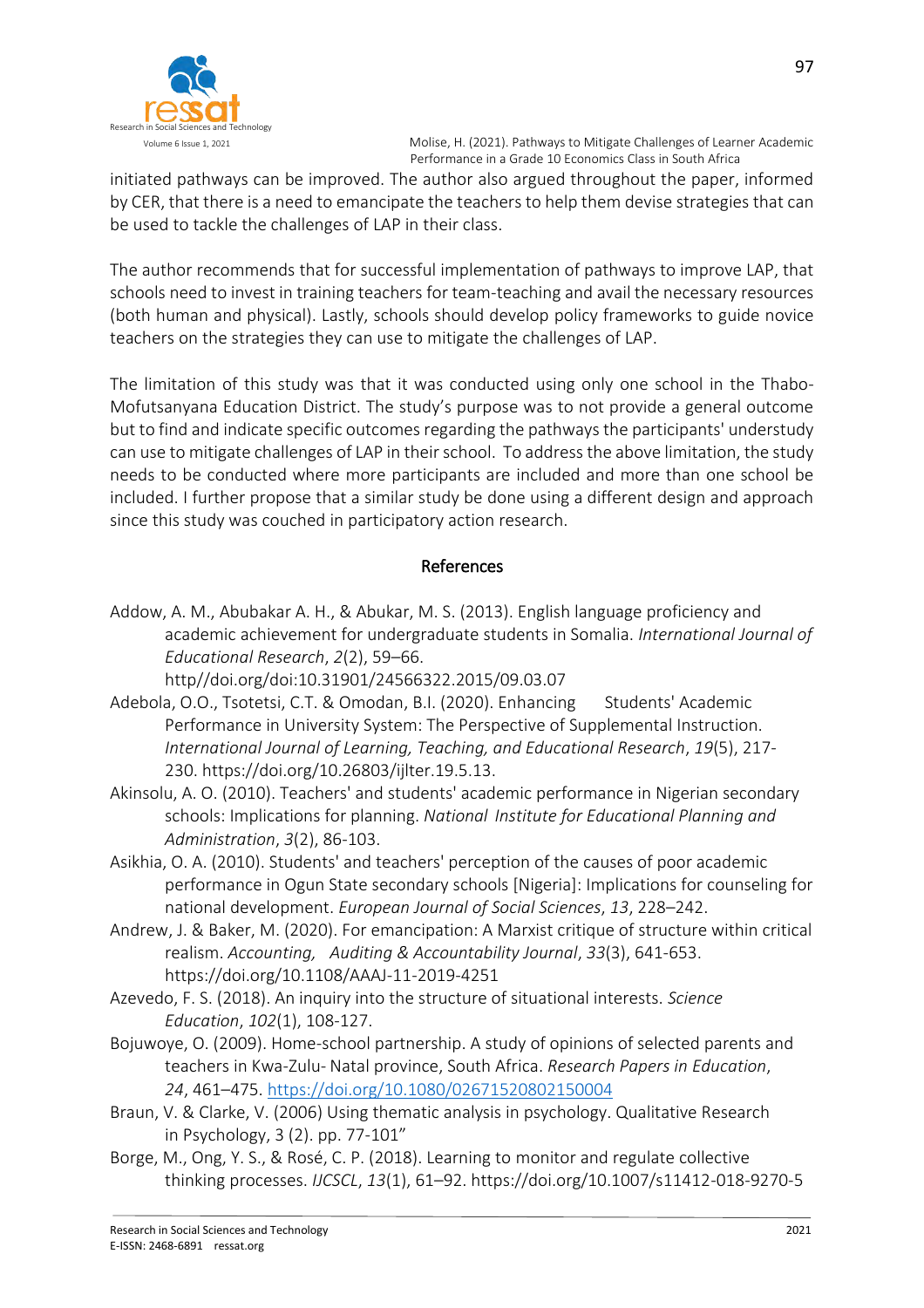

- Dube, B. & Hlalele, D. (2018). Engaging critical emancipatory research as an alternative to mitigate school violence in South Africa. *Educational Research for Social Change*, *7*(2), 74–86. http://dx.doi.org/10.17159/2221-4070/2018/v7i2a5
- Dube, B., & Molise, H. V. (2018). The church and its contributions to the struggle to liberate the Free State. *Journal of Contemporary History*, *43*(1), 160–177. http//doi.org/10.18820/24150509
- Duckworth, V., & Tett, E. (2019). Transformative and emancipatory literacy to empower. *International Journal of Lifelong Education*, *38*(4), 366-378. https://doi.org/10.1080/02601370.2019.1574923
- David R & Maistry SM (2018) The school economics textbook as programmatic curriculum: An exploited conduit for neoliberal globalization discourses. *Journal of Education*, *74*, 32-46.
- Darling-Hammond, L., Flook, L., Cook-Harvey, C., Barron, B., & Dart, G., Nkanotseng, T., Chizwe, O., & Kowa, L. (2010). Albinism in Botswana junior secondary schools: A double case study. *British Journal of Special Education*, *37*(2), 77–85. https://doi.org/10.1111/j.1467-8578.2010.00465.x
- Egalite, A. J., & Kisida, B. (2017). The effects of teacher mismatch on students' academic perceptions and attitudes. *Educational Evaluation and Policy Analysis*, *40*(1), 59–81.
- Esau, O. (2013). Preparing pre-service teachers as emancipatory and participatory action authors in the teacher education program. *South African Journal of Education*, *33*(4), 1–10.http//doi.org/10.15700/201412171327
- Falade, C. A. (2018). Impact of teachers' professional development on effective teaching of Business Studies at junior secondary schools in Ado local government area of Ekiti State. In M. M. Dichaba & M. A. O. Sotayo (Ed.), Rethinking Teaching and Learning in the 21st Century, 276-290. *Pretoria*, South Africa: African Academic Research Forum.
- Haigh, F., Kemp, L., Bazeley, P. (2019). Developing a critical realist informed framework to explain how the human rights and social determinants of health relationship works. *BMC Public Health*, *19*, 15-71. https://doi.org/10.1186/s12889-019-7760-7
- Halliday, A. J., Kern, M. L., Garrett, D. K., & Turnbull, D. A. (2019). The student voice in wellbeing: A case study of participatory action research in positive education. *Educational Action Research*, *27*(2),173–196. https://doi.org/10.1080/09650792.2018.1436079
- Hayat, A.A., Shateri, K., Amini, M. & Shokrpour, N. 2020. Relationships between academic selfefficacy, learning-related emotions, and metacognitive learning strategies with academic performance in medical students: a structural equation model. *BMC Medical Education*, *20*(76),1-11. https://doi.org/10.1186/s12909-020-01995-9
- Hlalele, D. J. (2014). Creating sustainable rural learning ecologies in South Africa: Realities, lessons, and prospects. *Journal of Human Ecology*, *45*(2), 101–110. https://doi.org/10.1080/09709274.2014.11906683
- Hlalele, D. J. (2018). Higher education and the liberation struggle in the former Qwa-Qwa homeland. Journal of Contemporary History, *43*(1),178–195. https://dx.doi. org/10.18820/24150509.
- Hauge, K. (2019). Teachers' collective professional development in school: A review study. *Cogent Education*, 6(1):1-20. https://doi.org/10.1080/2331186X.2019.1619223.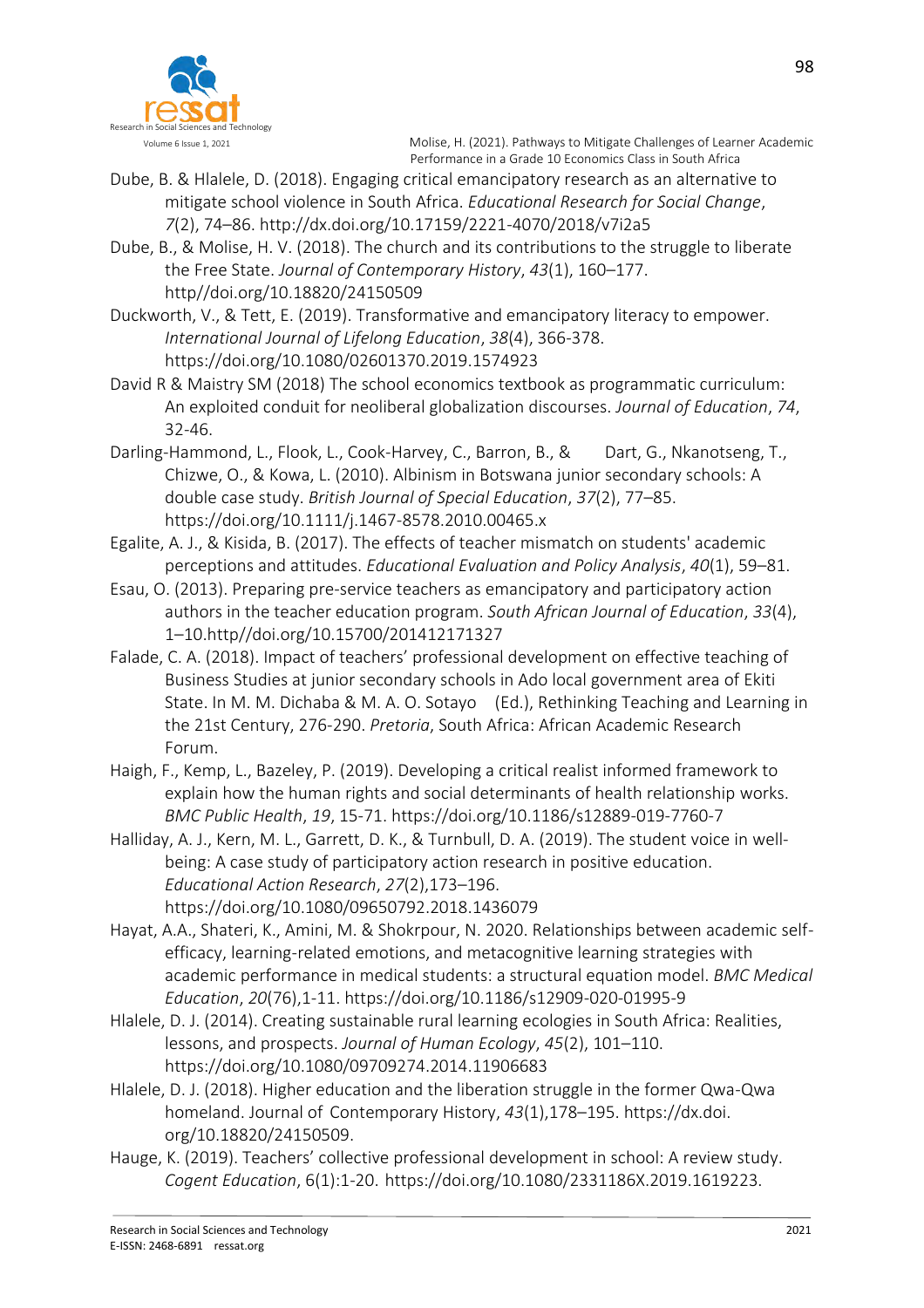

- Houdyshell, M., & Ziegler, N. (2020). Graduate students share their experiences of building helping skills: A case study. *Journal of Curriculum Studies Research*. https://doi.org/10.46303/jcsr.2020.4
- Hsu, Y & Lin, C. (2020). Evaluating the effectiveness of a preservice teacher technology training module incorporating SQD strategies. *International Journal of Educational Technology in Higher Education*, *17*(31), 1-17. https://doi.org/10.1186/s41239-020- 00205-2
- Hutton, M. (2020). Researching on the Edge: Emancipatory Praxis for Social Justice. *European Journal of Marketing*. https://doi.org/10.1108/EJM-02-2019-0150
- Kgari-Masondo, C. & Ngwenya, J. (2020). Lecturers' reflections on the teaching of social sciences in a multidisciplinary context at a university in South Africa. *Reflective Practice in International and Multidisciplinary Perspectives*, *21*(2), 198-209.
- Koenane, M. L. J. (2018). The role and significance of traditional leadership in the governance of modern democratic South Africa. *Africa Review*, *10*(1), 58–71.
- Laws, S., Harper, C. & Marcus, R. (2003). Research for development. *London*: Sage.
- Lane, R. & Caldis, S. (2018). Participatory action research: A tool for promoting effective assessment and building the pedagogical content knowledge of secondary geography teachers. *Geographical Education*, *31*, 16–30.
- Mahlomaholo, M. G. (2014). Higher education and democracy: Analysing communicative action in the creation of sustainable learning environments. *South African Journal of Higher Education*, *28*(2), 301–327.
- Makoelle, T. M. (2013). Exploring teaching practices that are effective in promoting inclusion in South African secondary schools (unpublished doctoral thesis, University of the Free State, *Bloemfontein*, South Africa).
- Malebese, M. L., Tlali, M. F., & Mahlomaholo, S. (2019). A socially inclusive teaching strategy for fourth grade English (second) language learners in a South African school. *South African Journal of Childhood Education*, *9*(1),1–8. https://doi.org/10.4102/sajce.V9i1.503.
- Mashego, P. (2012). Plowing back to the future of communities: A culture of responsible citizenship and meaningful community social investments. *Development Diaries*, *1*, 41–47.
- Molise, H. V. (2015). The use of a case study approach to mitigate challenges of learner academic performance in economics (unpublished Master's dissertation. University of the Free State, *Bloemfontein*, South Africa).
- Molise, H, & Hlalele, D. (2014). Using a case study as a teaching and learning strategy in the teaching of economics: A literature review. *Mediterranean Journal of Social Sciences*, *5*(23), 999–1008.
- Molinillo, S., Aguilar-Illescas, R., Anaya-Sánchez, R., & Vallespín-Arán, M. (2018). Exploring the impacts of interactions, social presence, and emotional engagement on active collaborative learning in a social web-based environment. *Computers & Education*, *12*(3), 41–52. https://doi.org/10.1016/j.compedu.2018.04.012
- Moloi, M.D. (2018). A professional curriculum practice of Grade 9 economic and management sciences teachers. Unpublished Masters Dissertation, University of the Free State, *Bloemfontein*. South Africa.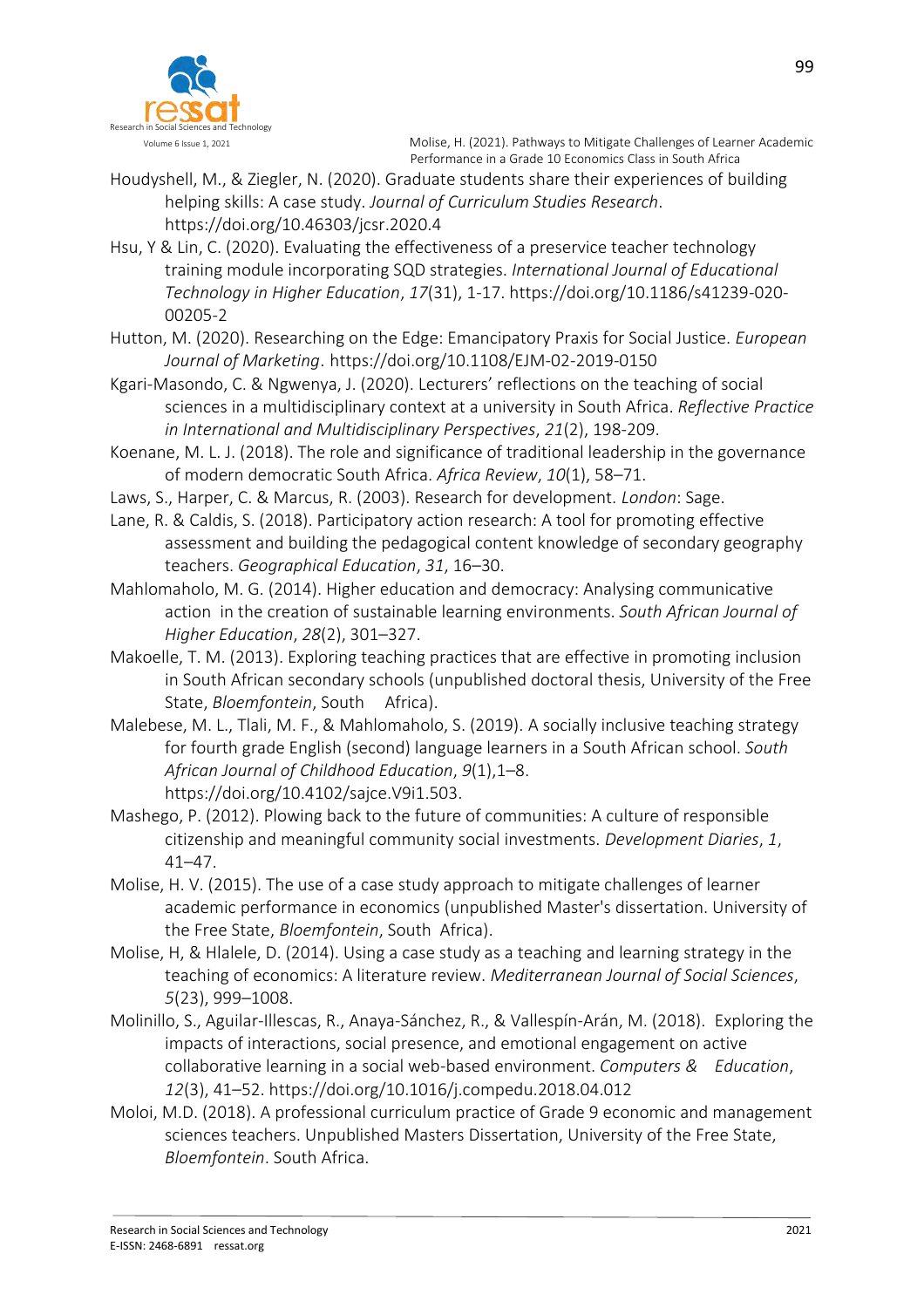

- Msimanga, M.R. (2017). Teach and assess A strategy for effective teaching and learning in Economic and Management Sciences. (Unpublished doctoral thesis, University of the Free State, *Bloemfontein*, South Africa).
- Myende, P.E. & Nhlumayo, B.E. (2020): Enhancing parent-teacher collaboration in rural schools: parents' voices and implications for schools. *International Journal of Leadership in Education*, 1-26. https://doi.org/10.1080/13603124.2020.1731764
- Myende, P.E. (2019). Creating functional and sustainable School-Community Partnerships: Lessons from three South African cases. *Educational Management Administration & Leadership*, *47*(6), 1001–1019.
- Myende, P., & Chikoko, V. (2014). School–university partnership in a South African rural context: Possibilities for an asset-based approach. *Journal of Human Ecology*, *46*(3), 249–259.
- Nja C. O. and Obi, J. J. (2019). Effect of Improvised Instructional Materials on Academic Achievement of SS1 Chemistry Students in Cross River State Nigeria. *International Journal of Applied Research*, *5*(7), 444-448
- Nja, C. O. Cornelius-Ukpepi, B. U. and Orim, R. E. (2019) Effect of Simulation instructional method on undergraduate Chemistry Education students' academic performance in Sodium reactions. *European Journal of Scientific Research*, *15*(1), 6-12.
- Nkoane, M. M. (2012). Critical emancipatory research for social justice and democratic citizenship. *Perspectives in Education*, *30*(4), 98–104.
- Ntibi. J.E.E and Neji, H.A. (2018). Effect of problem-solving method of teaching on performance in physics and chemistry in Calabar municipality, cross river state, Nigeria. *Global Scientific Journal*, *6*(2), 121-140. https://doi.org/10.26803/ijlter.19.5.10
- Pillay, A. (2015). Using participatory research with student teachers in a South African English education lecture-room: Methodological implications. *South African Journal of Education*, *61*, 75–91.
- Pillay, A. (2018). Enabling agency through participatory action research in an honors-level post-graduate class in a school of education. *South African Journal of Higher Education*, *32*(6), 469-482. http//doi.org/10.20853/32-6-2940
- Udvarhelyi, E.T. (2020). Participatory action research as political education, Action Learning. *Research and Practice*, *17*,1, 24-33. https://doi.org/10.1080/14767333.2020.1712839
- Risa, T. & Pupung, P. (2019). The Influence of Interest and Motivation on College Students' Language and art Appreciation Learning Outcomes. *International Journal of Education*, *11*(2),130-135.
- Sahito, Z. & Vaisanen, P. (2018). The Perception and Experience of Teacher Educators about their Motivation: A Case Study Approach*. Journal of Language Teaching and Research*, *9*, 480-490.
- Samadi, M. (2021). The Effect of a Principal's Instructional Supervisory Practice on Teacher Satisfaction in the Religious Ministry Schools of Semarang, Indonesia. *Journal of Social Studies Education Research*, *12*(1), 194-215.
- Shangase, B. B. (2013). Strategies for the implementation of further education and training learner attainment plan (unpublished Master's dissertation, University of the Free State, *Bloemfontein*, South Africa).